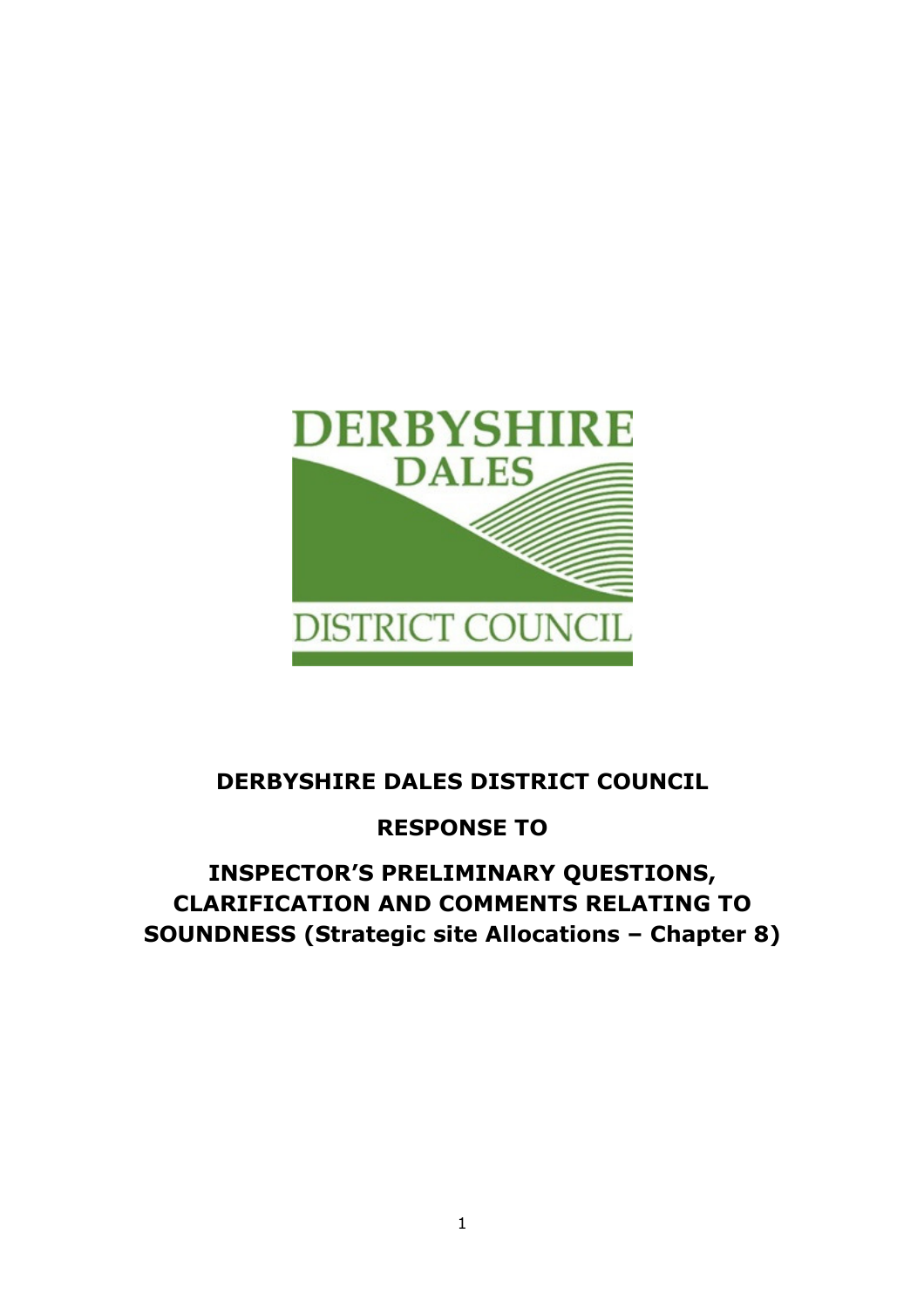### DERBYSHIRE DALES LOCAL PLAN EXAMINATION

# INSPECTOR'S PRELIMINARY QUESTIONS, CLARIFICATON AND COMMENTS RELATING TO SOUNDNESS (Strategic Site Allocations – Chapter 8)

#### Introduction

1. The purpose of this note is to seek clarification from the Council on a number of matters relating to Chapter 8 of the Local Plan. These matters have emerged from my preparation so far, including assessing representations. I will have further questions during the preparation period.

### General

2. It would be helpful if each policy cross-referenced with the relevant allocation policies, HC2 and EC2.

# District Council Response

The District Council will prepare modifications to the Plan prior to commencement of the hearing sessions to provide cross-referencing between allocation policies.

3. The comments at paragraph 8.2 illustrate the point raised in my questions dated 7 February (paragraph 15) about infrastructure and on-site constraints. It may be desirable to bring these sites forward but are they such that they can contribute to the 5 year supply and/or be deliverable in the Plan period?

# District Council Response

The District Council is mindful of the challenges posed by these sites. In order to substantiate the delivery of housing on these sites, the District Council will as part of the EIP, produce evidence to demonstrate that the sites are deliverable within the plan period.

The deliverability of allocation sites has been assessed as part of the SHELAA process. Information on anticipated delivery is taken from information provided direct from developers, and the use of professional judgement taking into account site constraints and infrastructure requirements. The District Council has continued to regularly update this information by supplementing it with discussions undertaken through pre-application meetings, meetings with key infrastructure providers, further analysis of technical documents received through agencies and progress in terms of planning applications received. The District Council is also in the process of preparing Statements of Common Ground in regard to a number of these sites. These will set out the latest position in regard to deliverability and phasing.

4. All the policies include a requirement for developer contributions. What are the implications of the pooling limitations contained within Regulation 123 of the Community Infrastructure Levy Regulations 2010 for the effectiveness of the policies?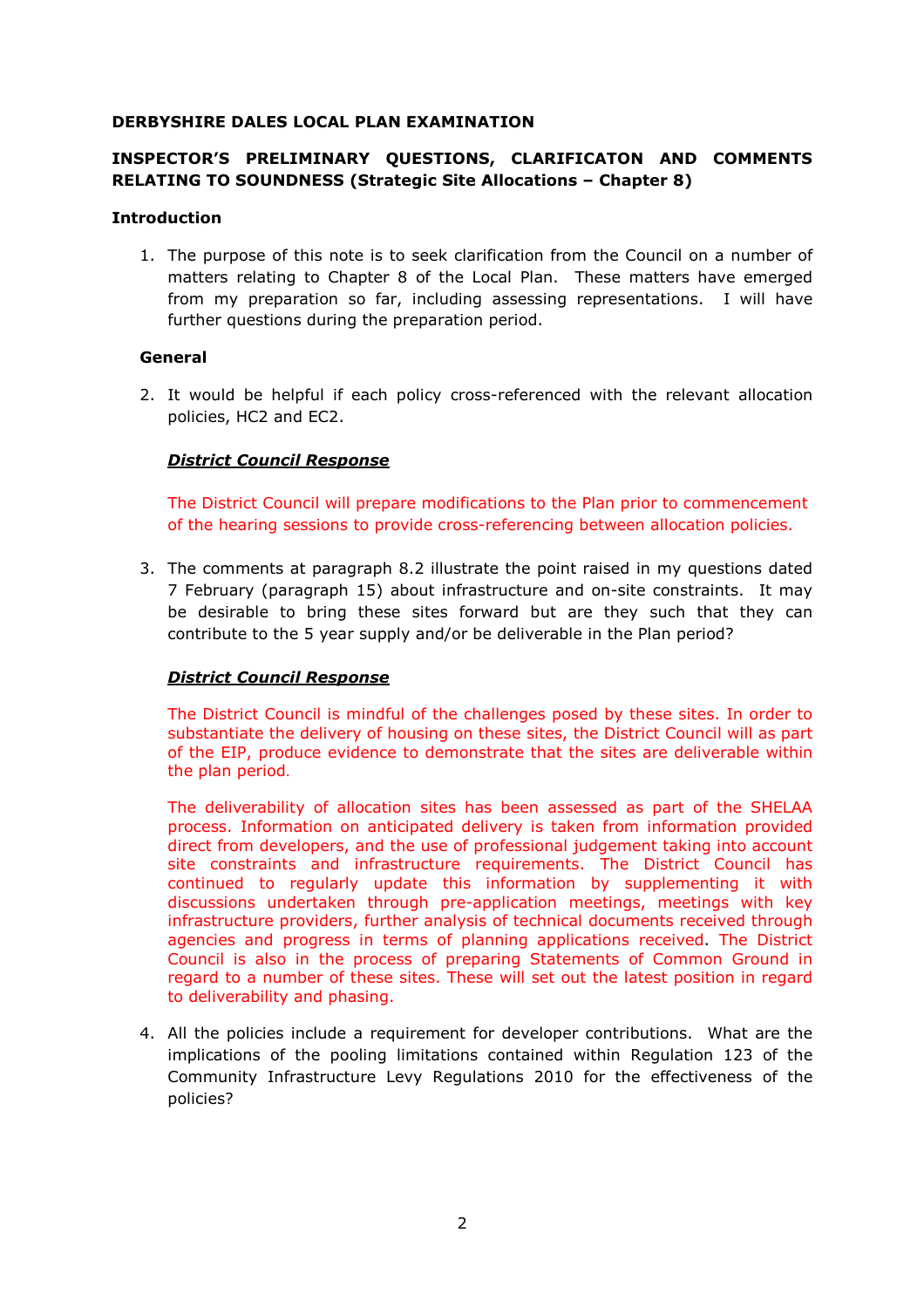# District Council Response

In response to the Inspectors questions (IN02 – Q41), the District has set out the timetable for the introduction of CIL (EX/02). Following the introduction of CIL, it is the intention that most infrastructure requirements will be funded by CIL.

The District Council is mindful that Regulation 123(3) of the CIL Regulations restricts the use of planning obligations such that no more than five planning obligations can be entered into after  $6<sup>th</sup>$  April 2010 which are funding the same infrastructure project or type of infrastructure. Under the provisions of the Regulations, the charging authority has the ability to choose between listing types of infrastructure or infrastructure projects or combining the two. Before a planning obligation can be entered into to fund an infrastructure project or a type of infrastructure, it is necessary to carry out an investigation to ascertain whether the pooling restriction will be infringed by the new planning obligation. The District Council has reviewed s.106 agreements entered into since 6<sup>th</sup> April 2010 and at the present time there is no conflict with Regulation 123(3). Prior to the introduction of CIL, the District Council will continue to monitor this situation.

In the period prior to the introduction of CIL, it is the Council's understanding that legally, the pooling limitation operates separately as regards types of infrastructure and infrastructure projects. Therefore, if five planning obligations providing for a type of infrastructure have been entered into since  $6<sup>th</sup>$  April 2010 then no more can be imposed as the limit has been reached. However, it is still possible to impose planning obligations in relation to a specific infrastructure project within that type of infrastructure, provided that the separate limit in relation to the specific project has not been breached and the project does not appear on the reg. 123 list.

5. The strategic allocations will be discussed at the hearings.

# Policy DS1

6. As previously commented this is a commitment (paragraph 8.31 refers). Does the mixed use in the policy reflect the planning application(s)? If the applications and any permissions are different what scope is there for achieving the mix of uses proposed in first part of the policy?

# District Council Response

The District Council can confirm that policy does reflect the mixed use set out in the planning application (ref: 06/10/2014) which comprises the whole of the Phase 1 policy allocation.

7. There are then a whole series of criteria which again are desirable but if not addressed by any planning permissions are unlikely to be achievable. In the cases of those criteria that require assessment of matters such as archaeology and flood risk have these not already been provided as part of any application? Similarly have the extent of developer contributions been agreed?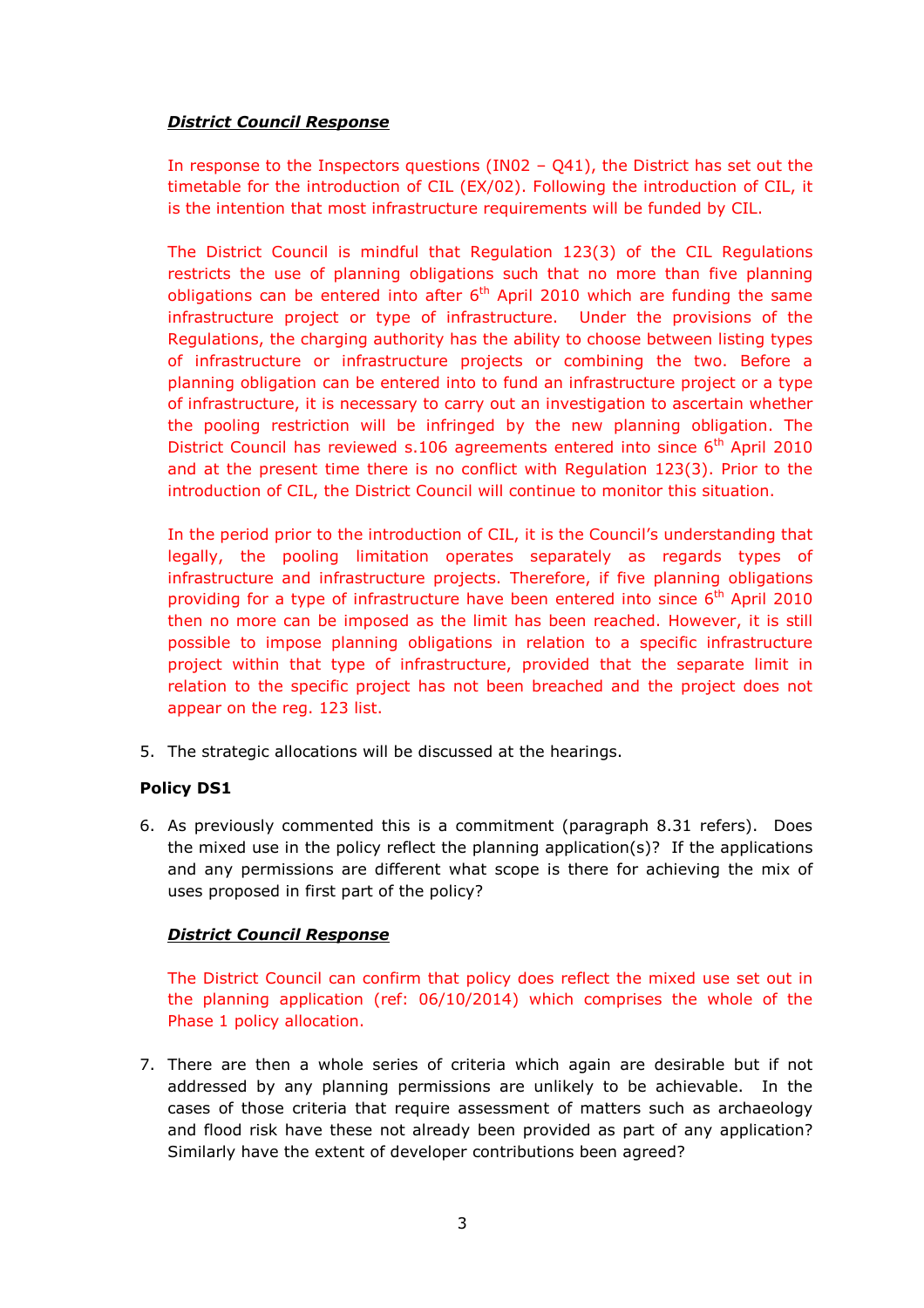### District Council Response

The criteria set out in Policy DS1 have been a requirement and subject to consideration as part of the determination of planning application (14/00074/OUT) for the site, including a Flood Risk Assessment and Sustainable Drainage Strategy and an Archaeological Assessment. Whilst the appraisal of these issues has already been undertaken as part of the planning application, the District Council has set out the requirement for these assessments as part of Policy DS1 to ensure that in the event that a revised planning application comes forward for the site in the future, the same policy requirements are met.

The developer contributions have been agreed under the s106 agreement.

# Policy DS2

8. The explanation to the policy at paragraph 8.7 refers to the opportunity of providing a new medical centre. To increase certainty would it be appropriate to specifically refer to this 'community facility' within the  $1<sup>st</sup>$  bullet point of the policy?

# District Council Response

The District Council agrees with the Inspector and will prepare a modification prior to commencement of the hearing sessions.

# Policy DS3

9. There are a number of criteria which, as indicated in the explanation, result in abnormal costs such as stabilisation of the rock face and remediation. What are the implications of these costs for delivery of the development and the provision of contributions to affordable housing, infrastructure and community facilities?

# District Council Response

A viability study (CD19) was commissioned as part of developing the Local Plan and assessing the initial deliverability of sites. The study has tested the viability of all strategic allocation sites within the Derbyshire Dales Local Plan, with assumptions based upon abnormal and additional costs that may be associated with the development of each individual sites. There is no evidence from the viability work undertaken in respect of the Local Plan to suggest that this site is not deliverable.

10. What are the implications of 'the impact on the existing mineral resource' in terms of the timing of delivery of housing? Does Policy MC17 of the Derbyshire Minerals Local Plan form part of the evidence base? If not please could a copy be provided?

# District Council Response

 The mineral reserve in Stancliffe Quarry is circa 165,000 tonnes. Whilst the site is currently inactive, the site is used for the supply of stone for specific projects,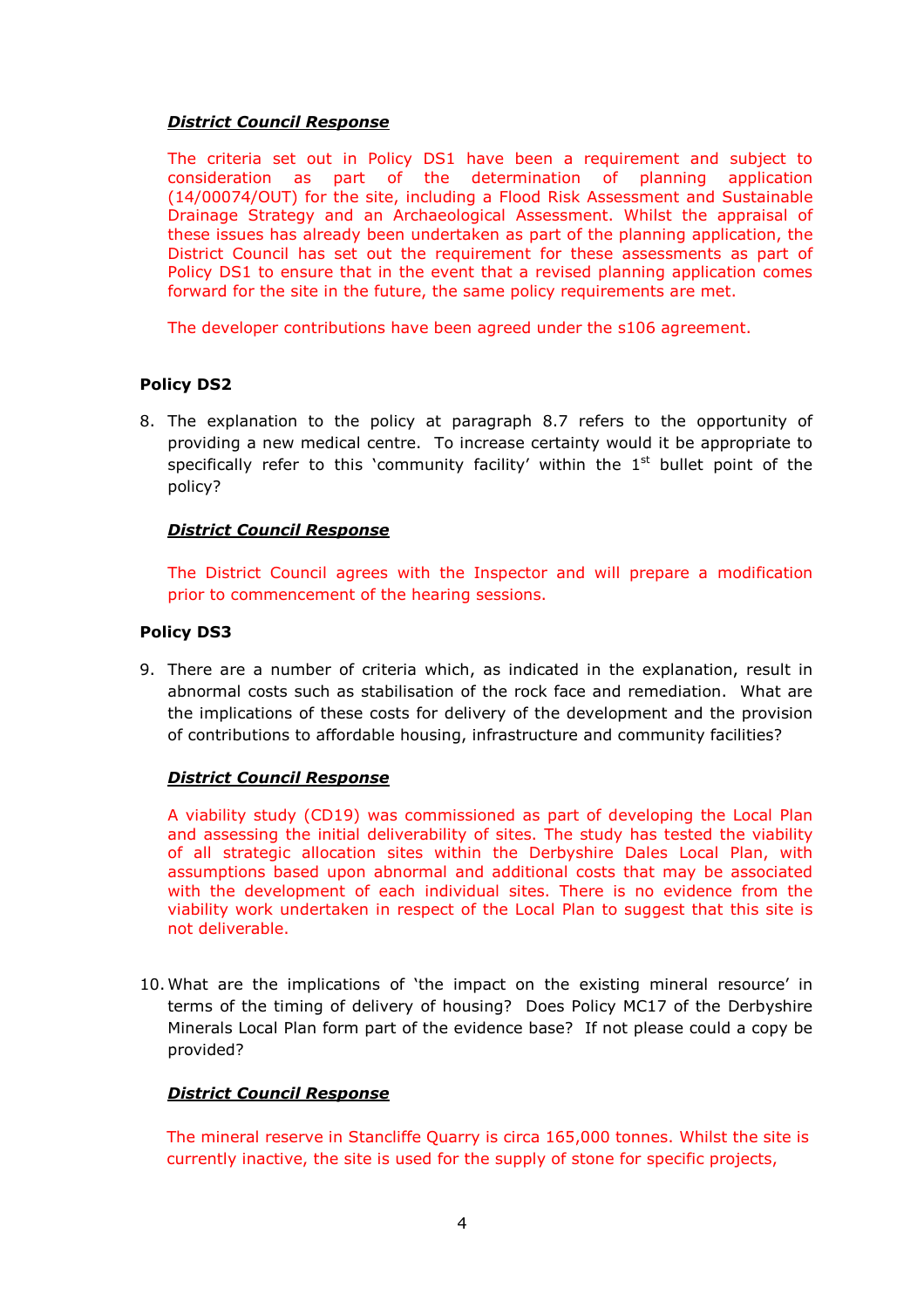therefore extraction is sporadic but is generally about 30,000 tonnes every couple of years.

 In 2008, planning permission was granted (08/00311/FUL) for the redevelopment of site to include re-modelling of the quarry, formation of access road to A6 and erection of self-catering hotel and 38 no. holiday lodges. As part of this permission, a specific condition was imposed to secure the extraction and stockpiling of stone reserves for future use. It is anticipated that a similar approach would be adopted to the current allocation i.e. stone reserves would be extracted in advance of development and stockpiled.

 A copy of Policy MP17 is provided under separate cover as a policy extract. The Derby and Derbyshire Minerals Local Plan can be viewed at : http://www.derbyshire.gov.uk/environment/planning/planning\_policy/minerals\_w aste\_development\_framework/default.asp

### Policy DS4

11. What are the implications of excluding the 'upper northern slopes' from built development in terms of achieving 430 dwellings?

### District Council Response

The 'upper northern slopes' have been excluded from the development site based upon significant adverse impacts upon the landscape character, visual amenity and settlement pattern and impacts resulting from the underground springs and drainage issues. These identified constraints were initially considered as part of the SHELAA process and are evident within the individual site assessments of CD26, SHELAA Appendices. Further evidence was prepared to support the Allocations within the Local Plan including the Strategic Flood Risk Assessment (CD39). The site was initially appraised as two separate sites as part of the SHELAA process. Assessment of SHLAA224 site (off Pinewood Road) concluded 75% of the site to be developable, and SHLAA225 site (off Gritstone Road) concluded 50% of the site to be developable based upon the constraints that exist. The capacity of 430 dwellings on the site is based upon the net developable area for residential development, whereas Policy DS4 sets out the gross area of the site. The gross area is set out within the policy to ensure the necessary infrastructure is accommodated and delivered within the site.

Planning applications for the site are currently being prepared for submission. The prospective developer intends to submit an application for Phase 1a of the site, off Gritstone Road for circa 72 dwellings. An outline planning application is to be submitted for Phases 1b and 2, off Pinewood Road along with a link road, connecting with Phase 1a then Gritstone Road.

12. The setting out of the policy needs to be amended so that the criterion relating to community facilities is a separate bullet point to the masterplan point.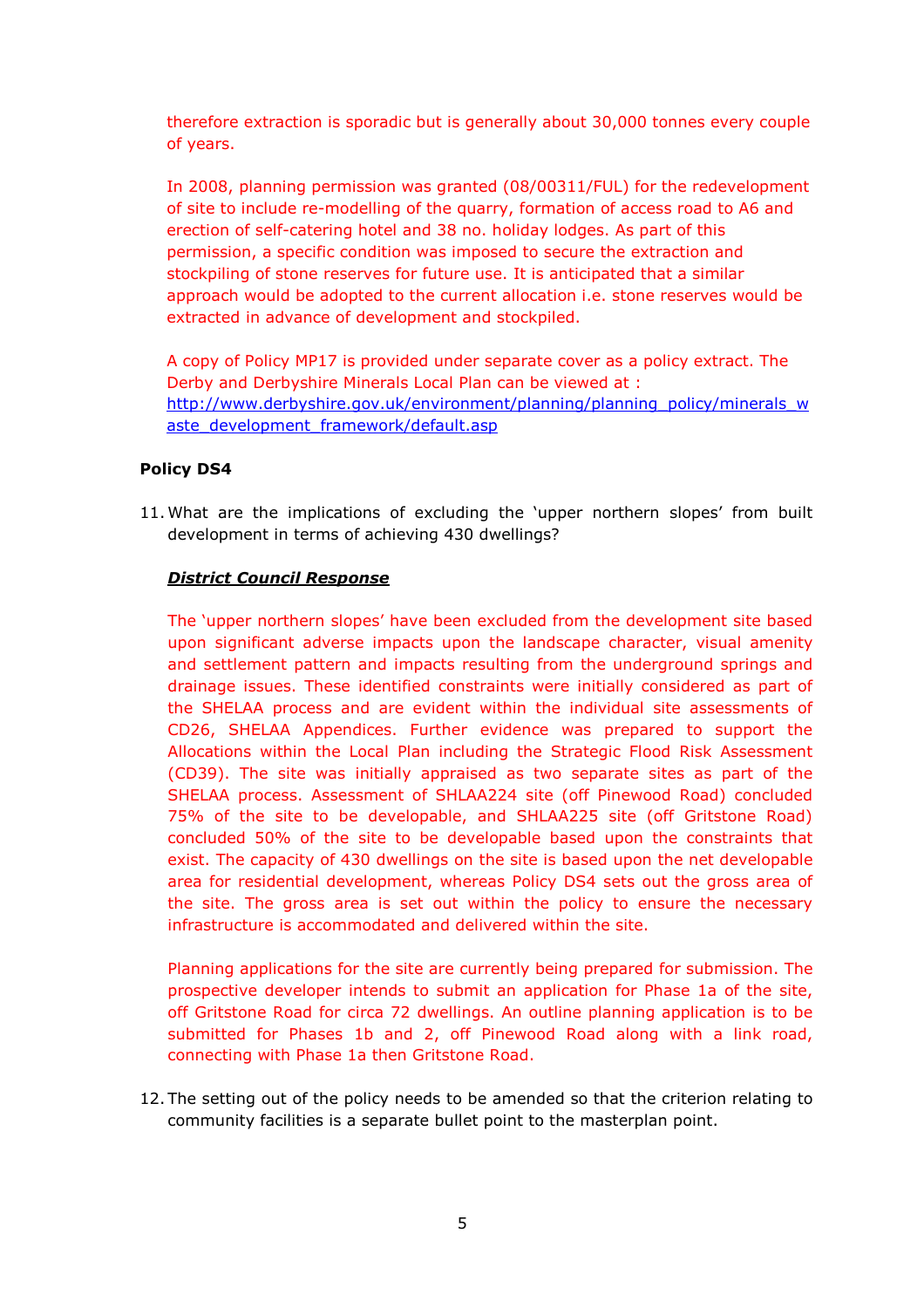## District Council Response

The District Council agrees with the Inspector and will prepare a modification prior to commencement of the hearing sessions.

13. The issues raised in representations will be discussed at the hearings.

#### Policy DS5

14. The points about abnormal costs and mineral resource made in relation to Policy DS3 are also relevant to this site. Are there any stability issues?

### District Council Response

In June 2014, the site was subject of a rockface stability walkover assessment as part of planning application 14/00541/OUT. The assessment indicated that a full geotechnical assessment would need to be undertaken and a detailed remediation strategy formulated for the rock faces as part of a Reserved Matters submission. In some areas, little or no protection may be required beyond the removal of obviously unstable material, whilst other areas may require much greater levels of protection.

The sites viability and deliverability has been assessed and was considered in detail by the District Valuation Office as part of the planning application for the site. Further viability assessments have been undertaken by appointed consultants Cushman & Wakefield's - Local Plan Viability Study, which assessed the viability of the site based upon a number of assumptions and costs (CD19). Both viability assessments conclude that the site is viable and deliverable taking into account all abnormal and associated costs. The viability assessments can be made available to the inspector if requested.

Is the requirement for a scheme addressing potential light pollution necessary? It does not appear to be a criterion which is applied to other strategic sites, including Cawdor Quarry.

#### District Council Response

Halldale Quarry has been driven into the Masson hillside from the north, the main consequence of which is that the highest and steepest quarry faces are on its southern and south eastern sides. Three limestone faces rise vertically in three distinct lifts from the quarry floor which occupies an extensive area in the central / north western portion of the site. On its western and south western sides, quarry waste tipped against the rock face has created a long, steep, undulating slope which rises from the quarry floor to the quarry edge.

On the northern and western sides, long bunds of material are well vegetated with belts of trees and shrubs which provide effective screening of the quarry floor in views from the north and west. Extensive areas of mixed vegetation also occupy parts of the western and south western quarry slopes, again helping to screen views from these sides and are prominent within views of the higher parts of the quarry from the north.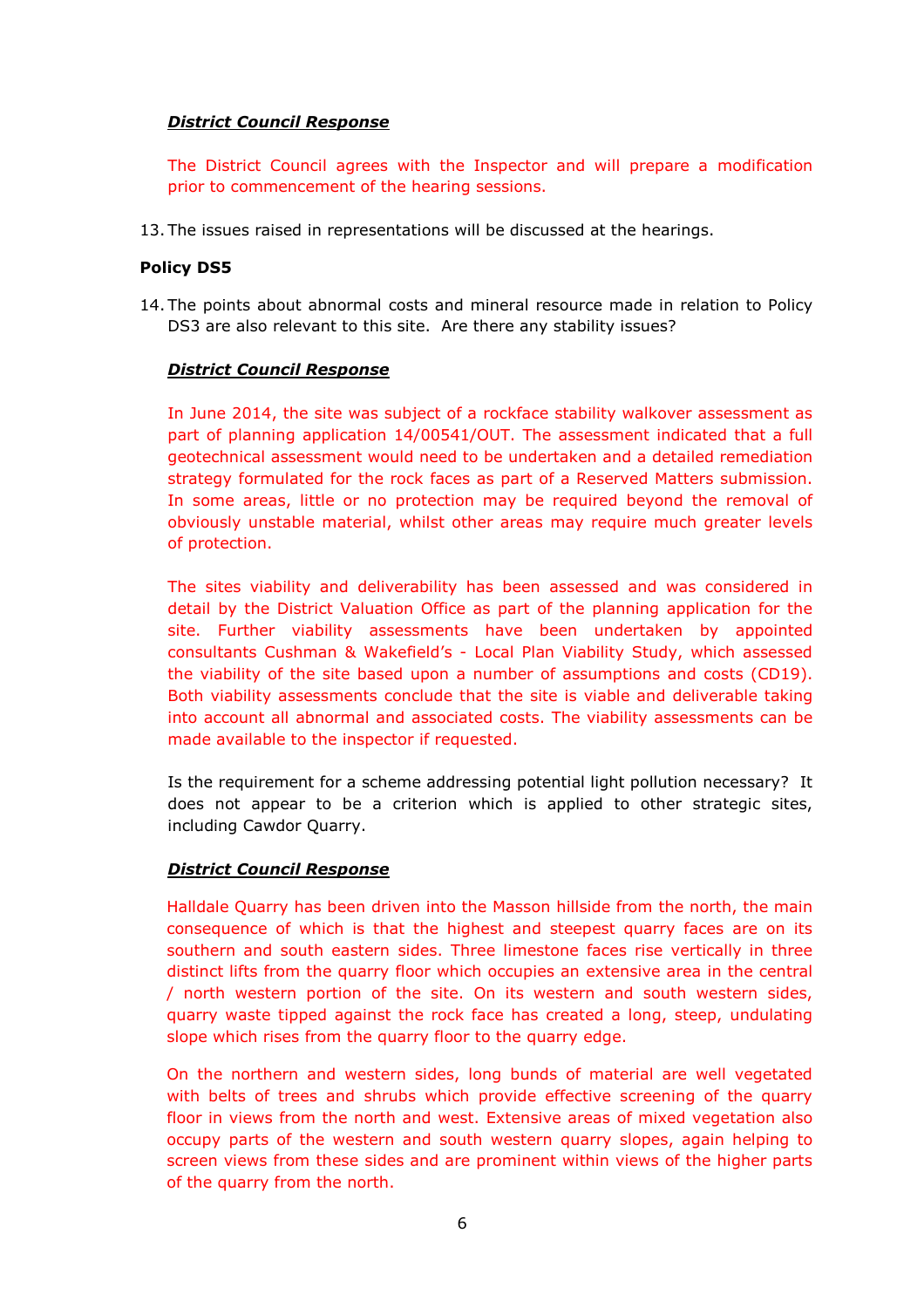Due to its prominent hillside location, there are extensive views of the site from a number of local vantage points including Matlock Bank and Upper Hackney. Whilst Halldale Quarry provides a dramatic and familiar backdrop to views across the valley, especially from Matlock Bank, fortuitously for the enjoyment of these views, the derelict and despoiled land within the quarry itself is not visible.

Unlike many quarries, Halldale is formed from a relatively level based section cut into the hillside rather than the more usual 'hole in the ground'. Topographically, this means that the greater Halldale Quarry forms a bowl of land flanked to the eastern edge by a group of ranked, sheer cliffs and to the north and west by steep inclines of former quarry over burden and spoil leading gradually to exposed rock faces at the east, west and south.

The potential for light pollution in Halldale Quarry is therefore considered to be a relevant factor which should be taken into consideration in the site planning and design process with appropriate mitigation measures.

### Policy DS6

15. The points about abnormal costs made in relation to Policy DS3 are also relevant to this site. There are also ecological constraints, in particular the 'open mosaic habitats'. Are these constraints likely to make the site undevelopable?

### District Council Response

Abnormal and associated costs have been assessed for all strategic sites in CD19, 'Derbyshire Dales District Council – Local Plan Infrastructure Needs, CIL and Whole Plan Viability Assessment', by appointed consultants, Cushman and Wakefield. The study concludes that the site is viable and deliverable.

A planning application for the site is currently being prepared for submission. The viability of the site will therefore be evidenced as part of the Council's statement to the EIP.

The District Council has sought to reduce potential impacts from the development upon the loss of biodiversity through the pre-submission draft schedule of minor modifications (SD03). Modifications M44, M45, M46 are proposed in response to representations made by Derbyshire Wildlife Trust (Rep No. 199/657). The Derbyshire Wildlife Trust set out that these requested changes to the policy will "ensure the biodiversity loss is fully mitigated and compensated". The District Council does not consider that the ecological constraints make the site undevelopable.

16. The wording of the  $6<sup>th</sup>$  bullet point is awkward.

#### District Council Response

The District Council agrees with the Inspector and will prepare a modification prior to commencement of the hearing sessions.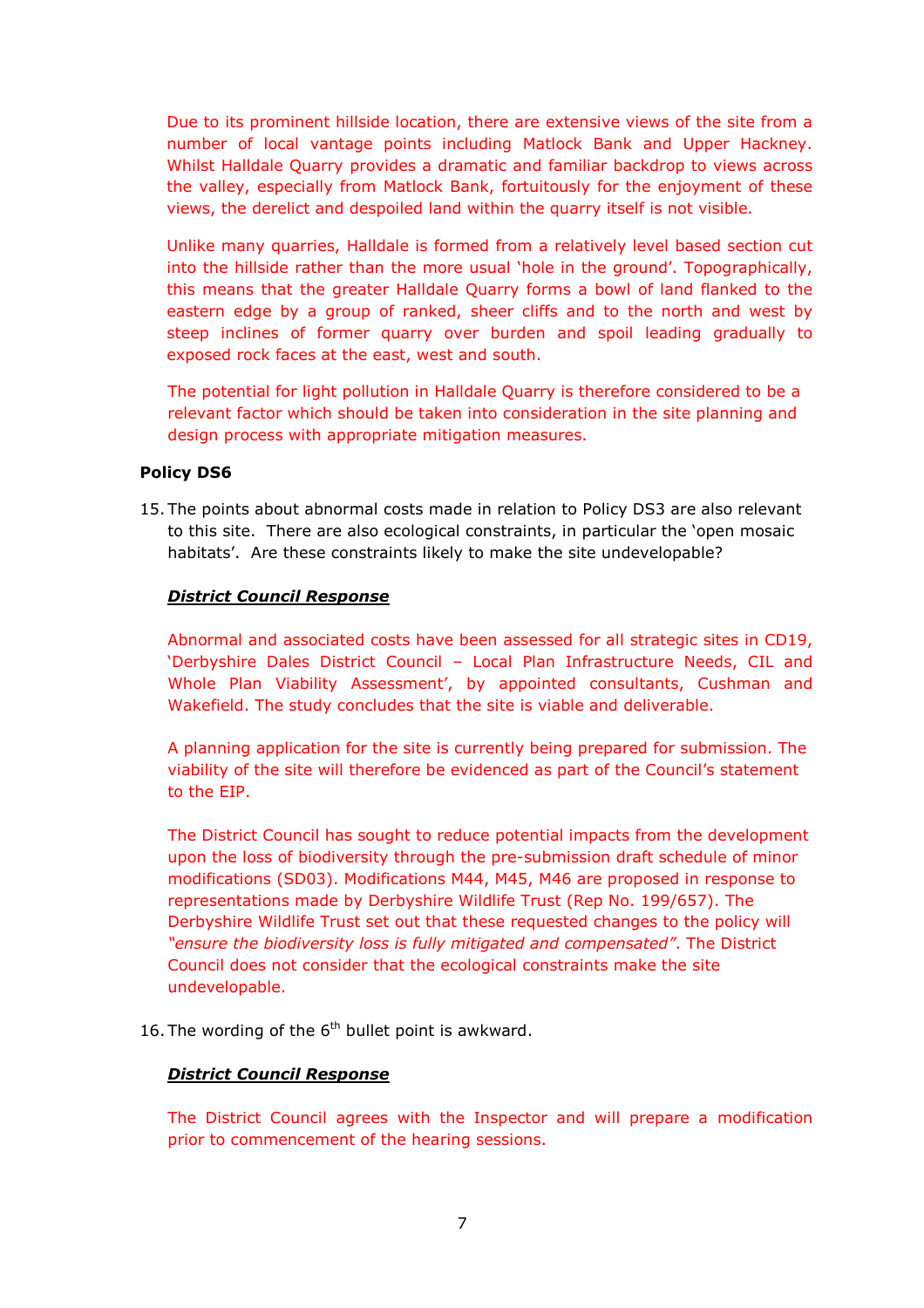17.Should the policy refer to contributions to a replacement primary school to be consistent with Policy DS7?

# District Council Response

The District Council agrees with the Inspector will prepare a modification prior to commencement of the hearing sessions.

## Policy DS7

18. The points about abnormal costs and mineral resource made in relation to Policy DS3 are also relevant to this site. There are ecological, instability and contamination constraints. Only development within the worked out quarry is likely to be acceptable. Is the site viable and developable?

### District Council Response

Abnormal and associated costs have been assessed for strategic sites in CD19, 'Derbyshire Dales District Council – Local Plan Infrastructure Needs, CIL and Whole Plan Viability Assessment', by appointed consultants, Cushman and Wakefield. The study concludes that the site is viable and deliverable.

Derbyshire County Council has advised that the existing mineral resource can be safeguarded by prior extraction of the stone or by disposing of the old permission either by formal revocation or by an obligation that the permission would not be used. The landowner is currently undertaking discussion and negotiations with Derbyshire County Council to remove existing minerals permissions on the site.

The principle of the site for development was initially assessed as part of the SHELAA process and comments from all relevant agencies have been taken into account as part of that process. To assess the suitability of the site further, the District Council has worked closely with the landowners, agents of the site and is undertaking further discussions with the relevant agencies to develop the master planning process. In addition the District Council is also in the process of preparing Statement of Common Grounds between itself and the relevant landowners, developers and their agents. These will set out the latest position of the site and any updated anticipated phasing rates for the site.

19. The first part of the policy refers to dwellings and community facilities but the  $2^{nd}$ bullet point to employment and residential development. What is the intended mixed use? There appears to be a need for a new primary school in Wirksworth. Given that this site is the largest allocation in the town and the policy includes community facilities should explicit reference be made within the policy to a primary school? Or is the replacement primary school likely to be on an existing County Council site?

#### District Council Response

The proposal is to redevelop the site for mixed use comprising approximately 645 dwellings, convenience retail facilities in the form of a local village centre and community facilities/services (pub/restaurant) with the potential for some small scale B1 Office accommodation. The District Council will prepare a modification prior to commencement of the hearing sessions to clarify this point.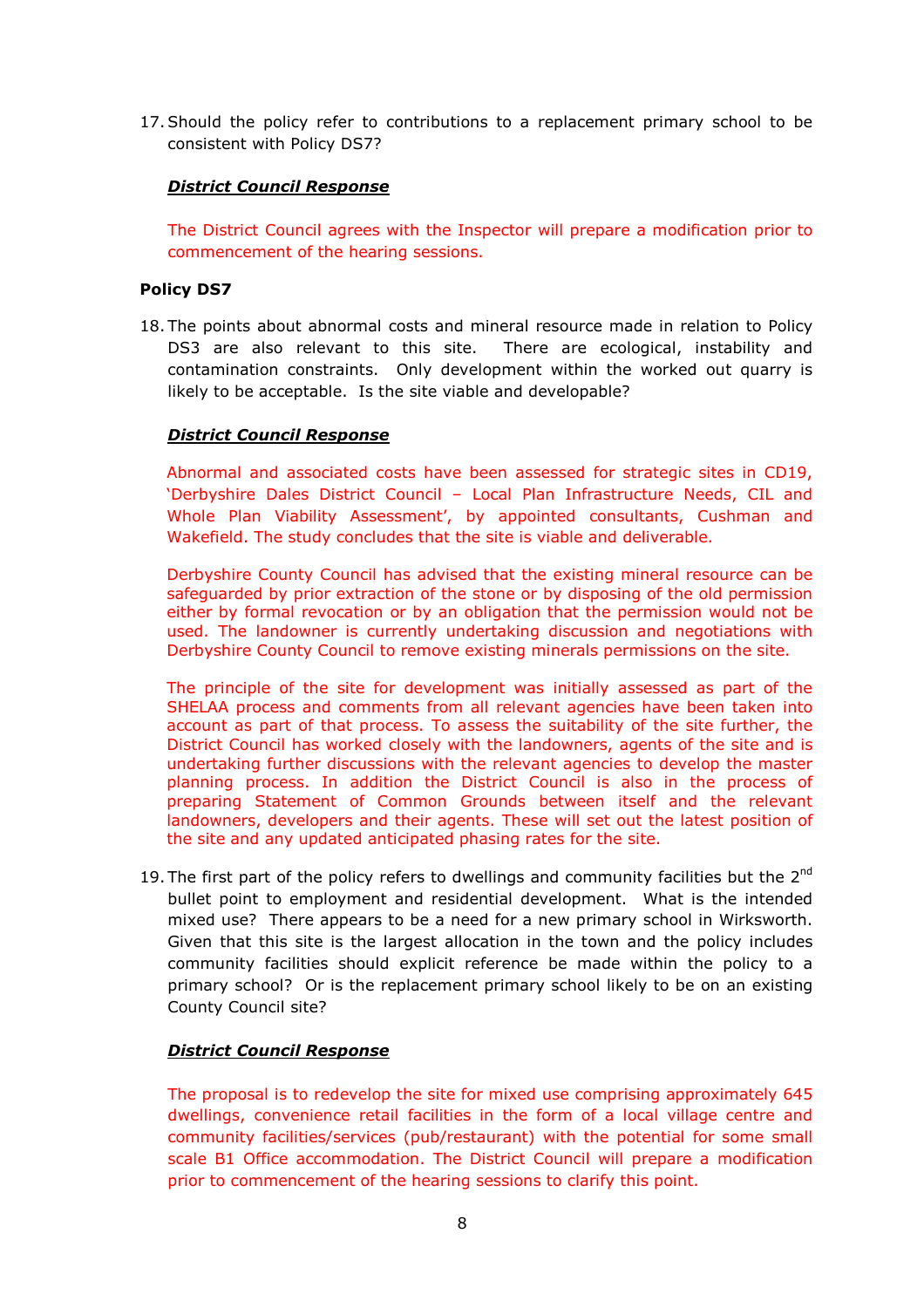Derbyshire County Council's formal response to the Derbyshire Dales Local Plan Pre Submission Draft makes it clear that there is a need for new primary school provision in the town, however this provision cannot be accommodated on any existing County Council site.

Land at Middle Peak Quarry has the potential to meet the future primary school needs for Wirksworth and specific reference is made in the 14<sup>th</sup> bullet point. However, land at Middleton Road, Wirksworth also has potential to contribute towards education provision as referenced in the proposed response to Q17 above.

20. Should the 4<sup>th</sup> bullet point refer to the B5023 rather than B5036?

#### District Council Response

This is a typographical error. The District Council agrees with the Inspector and will prepare a modification prior to commencement of the hearing sessions.

#### Policy DS8

21. The first bullet point refers to community/educational facilities. Should these facilities be referred to in the first part of the policy and the  $2<sup>nd</sup>$  bullet relating to phasing?

#### District Council Response

The District Council agrees with the Inspector and will prepare a modification prior to commencement of the hearing sessions.

22. Elsewhere in the Local Plan there is reference to significant impacts on junctions in Ashbourne as a result of proposed developments. As the largest development in the town should the policy include specific reference to the need for off-site highway works?

#### District Council Response

The District Council agrees with the Inspector and will prepare a modification prior to commencement of the hearing sessions.

#### Policy DS9

23.As the majority of the site has planning permission should Cawdor Quarry be a commitment rather than an allocation?

#### District Council Response

Although the site is a current commitment, the District Council would like to retain the site as an allocation to ensure that in the event that a revised planning application comes forward for the site to replace the existing commitment, that the policy requirements are met.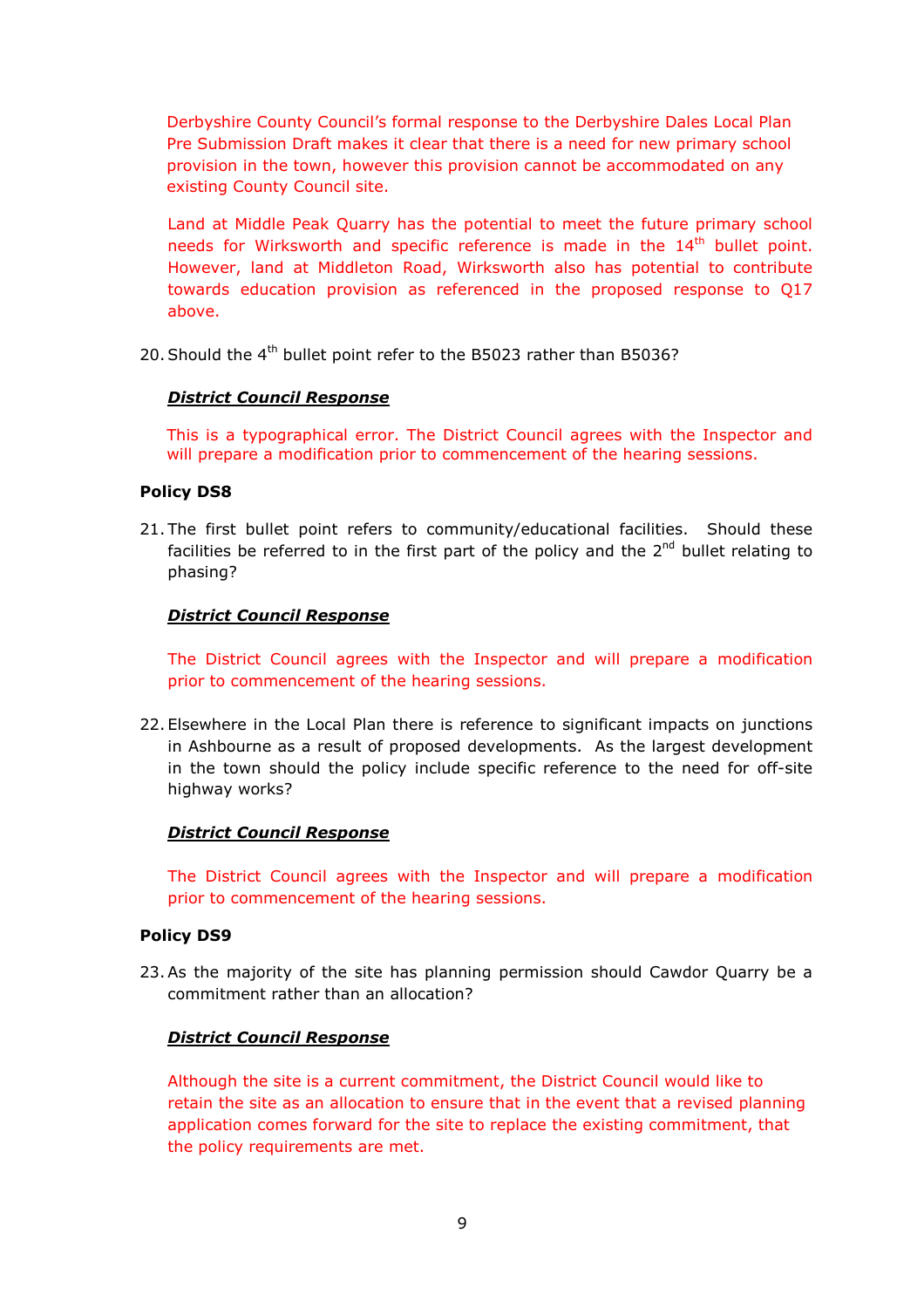24. The policy refers to about 470 dwellings. It is assumed that this derives from the 432 dwellings granted planning permission and the 50 dwellings allocated under Policy HC2(w)?

# District Council Response

The Inspector is correct. The calculation comprises 432 dwellings permitted in Cawdor Quarry minus 12 dwellings already completed at Limestone Croft which forms part of the Cawdor site serviced off Snitterton Road. The site allocation HC2(w) of 50 dwellings plus the residual 420 dwellings in Cawdor Quarry provides 470 dwellings in total.

25. On the basis that planning permission has already been granted have the assessments referred to in the various criteria not already been carried out and the contributions agreed? For example the last criterion relating to 'contamination and ground condition surveys' appears to have been addressed (paragraph 8.36 refers).

# District Council Response

The Inspector is correct. The requirements set out in the policy have been met through the existing planning permission for the site. However as mentioned above, in the event that any revised proposals are submitted for the site in the future, there will be a need to revisit these issues as appropriate.

26.Representors suggest that the scheme granted planning permission is not viable and additional development, including a greater number of dwellings (790), is necessary to bring the site forward. What evidence is before the Council in terms of viability? Is there scope for increasing the housing numbers for the site?

# District Council Response

Representations have been submitted (5304/541) which seek to increase the capacity of Cawdor Quarry to 790 dwellings plus a minimum of 30,000sqm retail and leisure floorspace; and a minimum of 3,000sqm commercial office floorspace. These representations have been submitted on behalf of a company who have no formal agreement with the owner of Cawdor Quarry to pursue an alternative scheme for redevelopment. The alternative proposal has not been supported by any evidence to demonstrate that it is achievable and the District Council does not believe that this amount of development can be achieved within the site.

At the present time, there is an alternative scheme for development in Cawdor Quarry under consideration (application code: 16/00923/OUT). This scheme proposes development beyond the limits of the extant planning permission and includes land not proposed for allocation within the Local Plan. The applicants are currently formulating up to date viability information in support of this proposal.

Whilst the District Council raises no objection to increasing the housing numbers on the site, within the confines of the extant permission boundary plus the allocations proposed within the Local Plan (HC2(w)), the potential for this is considered to be extremely limited due to site constraints.